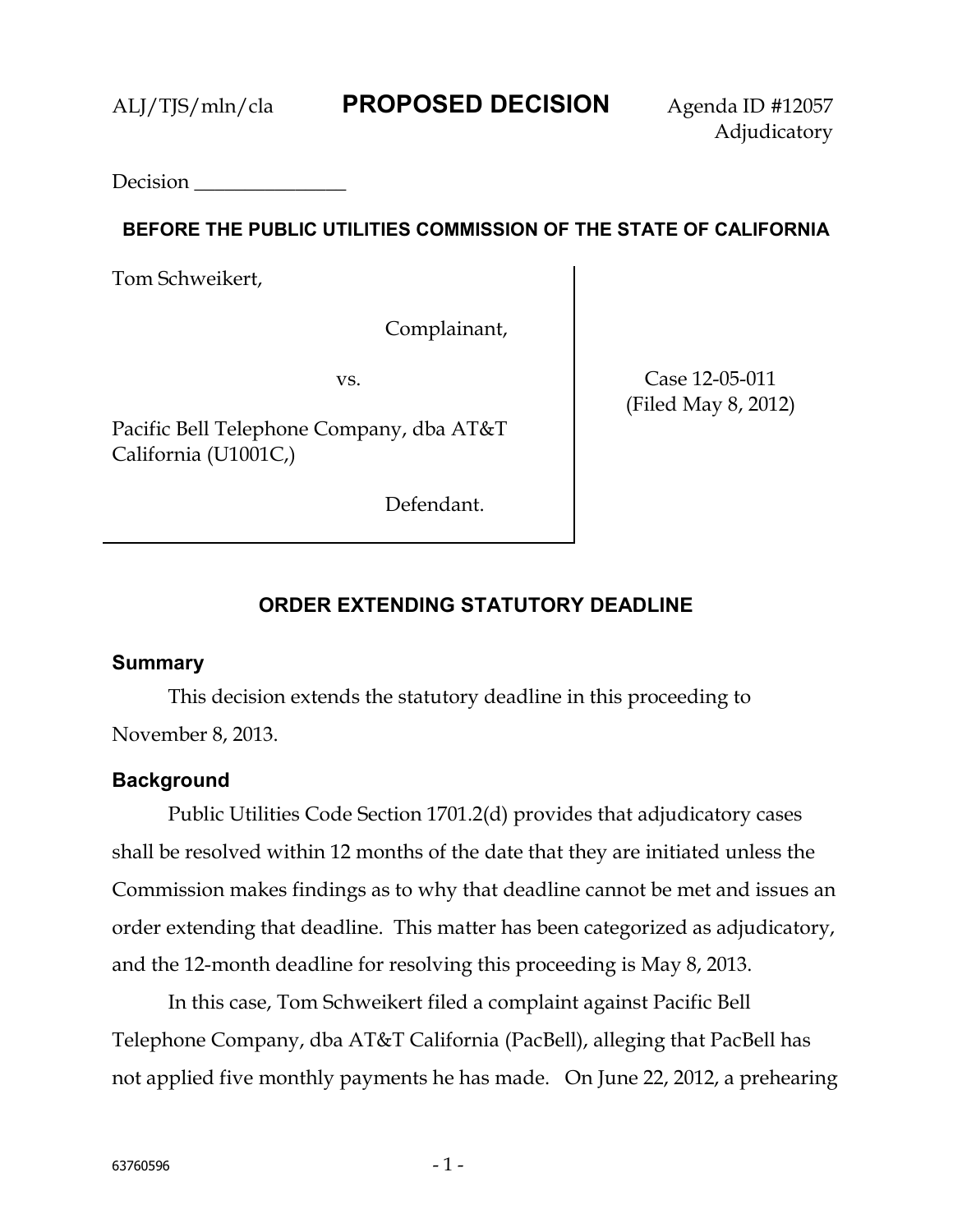# C.12-05-011 ALJ/TJS/mln/cla **PROPOSED DECISION**

conference was held to determine the next steps in this proceeding. Parties elected to try to resolve their dispute through negotiations.

The Administrative Law Judge received notification of a settlement in principle, but the Commission has not received notification of a final settlement. An extension of the statutory deadline to November 8, 2013, is therefore necessary to allow the parties to resolve their dispute, prepare their settlement agreement, and for the Commission to have a final decision in this complaint case.

### **Waiver of Comment Period**

Under Rule 14.6(c)(4) of the Commission's Rules of Practice and Procedure, the Commission may reduce or waive the period for public review and comment of proposed decisions extending the deadline for resolving adjudicatory proceedings. Accordingly, pursuant to this rule, the otherwise applicable period for public review and comment is waived.

### **Assignment of Proceeding**

Mark J. Ferron is the assigned Commissioner and Timothy J. Sullivan is the assigned ALJ and presiding officer in this proceeding.

### **Findings of Fact**

1. The 12-month deadline for resolving this complaint case is May 8, 2013.

2. An extension of time until November 8, 2013, is needed to give the parties time to finalize the settlement agreement and for the Commission to have a final decision in this complaint case.